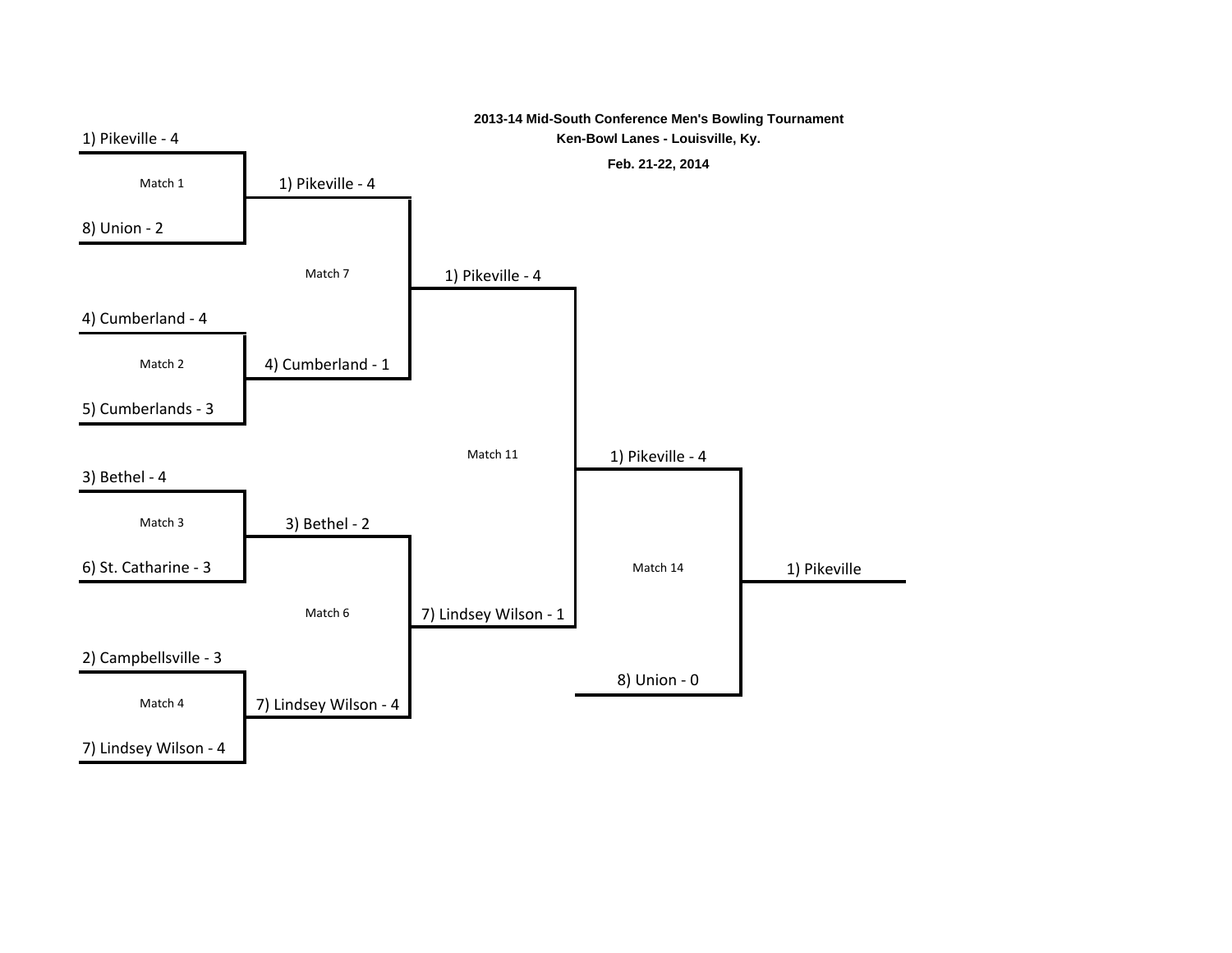## Cosolation Bracket

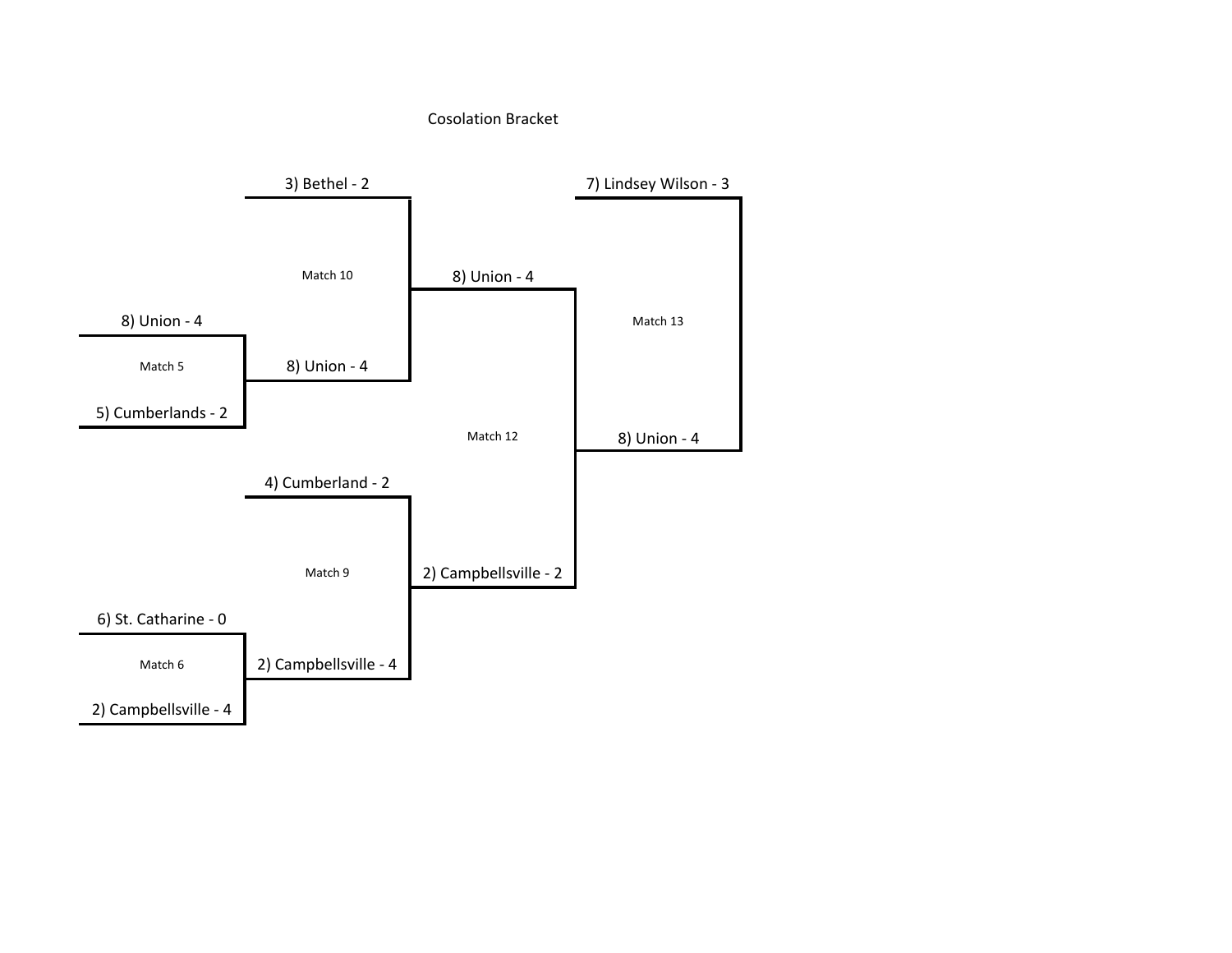